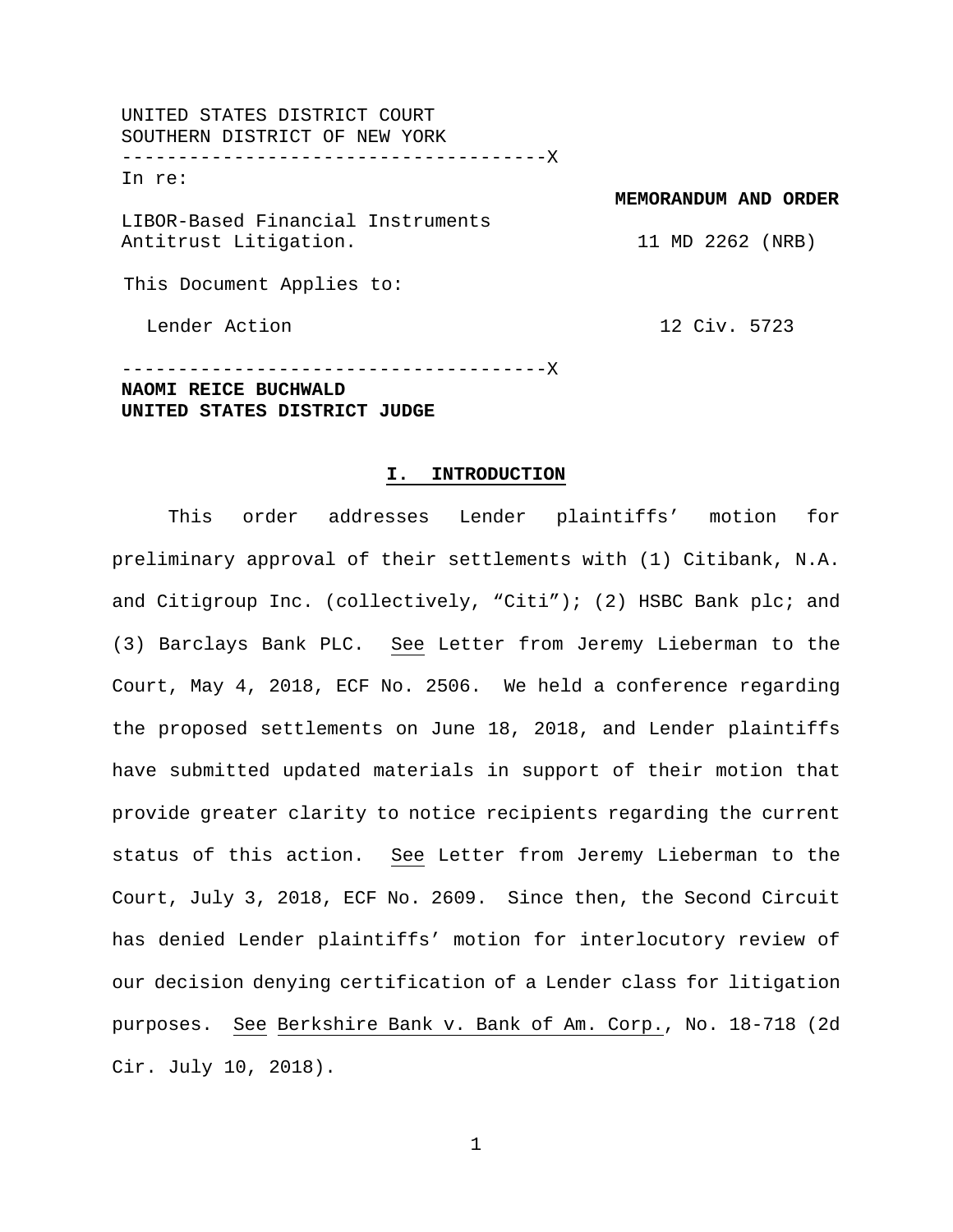We proceed to consider whether preliminary approval of the pending settlements is warranted in light of this procedural posture, and conclude that it is.

### **II. PRELIMINARY APPROVAL**

"Preliminary approval of a proposed settlement is the first in a two-step process required [by Federal Rule of Civil Procedure 23(e)] before a class action may be settled." In re NASDAQ Mkt.- Makers Antitrust Litig., 176 F.R.D. 99, 102 (S.D.N.Y. 1997). At this stage, we need only decide whether the terms of the Proposed Settlement are "at least sufficiently fair, reasonable and adequate to justify notice to those affected and an opportunity to be heard." Id. This analysis is "a determination that there is what might be termed 'probable cause' to submit the proposal to class members and hold a full-scale hearing as to its fairness." In re Traffic Exec. Ass'n E. R.Rs., 627 F.2d 631, 634 (2d Cir. 1980).

# **1. Class Certification**

"Before approving a class settlement agreement, a district court must first determine whether the requirements for class certification in Rule 23(a) and (b) have been satisfied." In re Am. Int'l Grp., Inc. Sec. Litig. ("In re AIG"), 689 F.3d 229, 238 (2d Cir. 2012). Considering a putative class defined identically to the one proposed here in LIBOR VII, 299 F. Supp. 3d 430 (S.D.N.Y. 2018), Rule 23(f) appeal denied in relevant part sub nom. Berkshire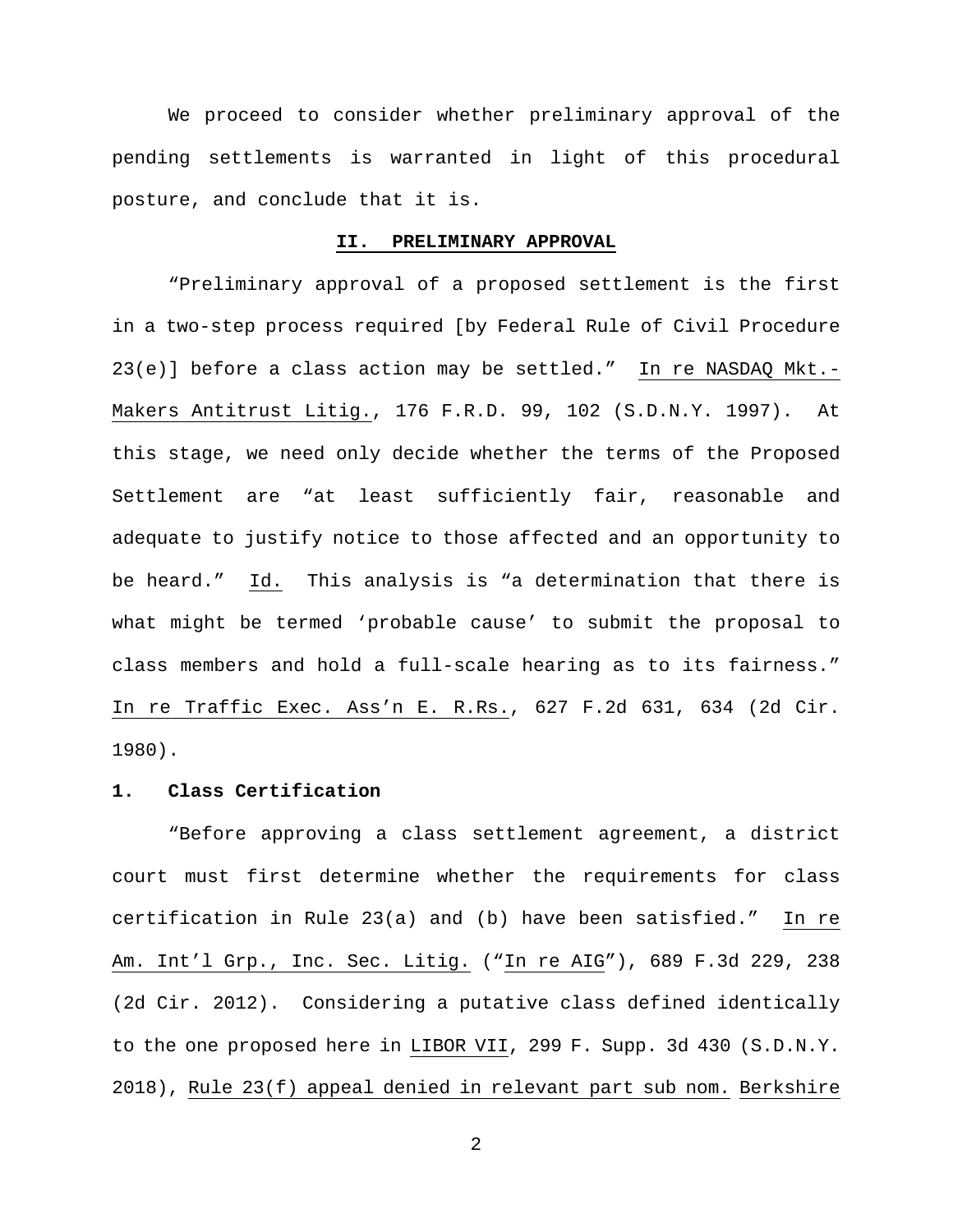Bank v. Bank of Am. Corp., No. 18-718 (2d Cir. July 10, 2018), we found that the Lender class satisfied the Rule  $23(a)(1)-(3)$ requirements of numerosity, commonality, and typicality, id. at 563-65. We adhere to these conclusions here.

We also held that Berkshire Bank was not an adequate representative as required by Rule 23(a)(4), id. at 565-68, and that the proposed class did not meet the predominance and superiority requirements of Rule 23(b)(3) based on individualized issues of reliance, statutes of limitations, damages, and variations in state substantive law, id. at 569-79. These findings regarding the litigation class sought to be certified in LIBOR VII do not, however, preclude the certification of a settlement class in this context.

As to adequacy of representation, any concerns regarding Berkshire Bank's inadequacy are addressed by the participation of an additional named plaintiff, the Government Development Bank for Puerto Rico (GDB), in the settlement process. While we do not depart from our earlier finding that Berkshire Bank is not an adequate representative given the relationship between Berkshire Bank, Mordchai Krausz, and his father and Berkshire Bank CEO Moses Krausz and given Mordchai Krausz's contractual entitlement to 15% of any attorneys' fees that might be awarded to class counsel, id. at 565-68, these concerns do not extend to GDB. While we previously dismissed GDB's claims as being barred by the applicable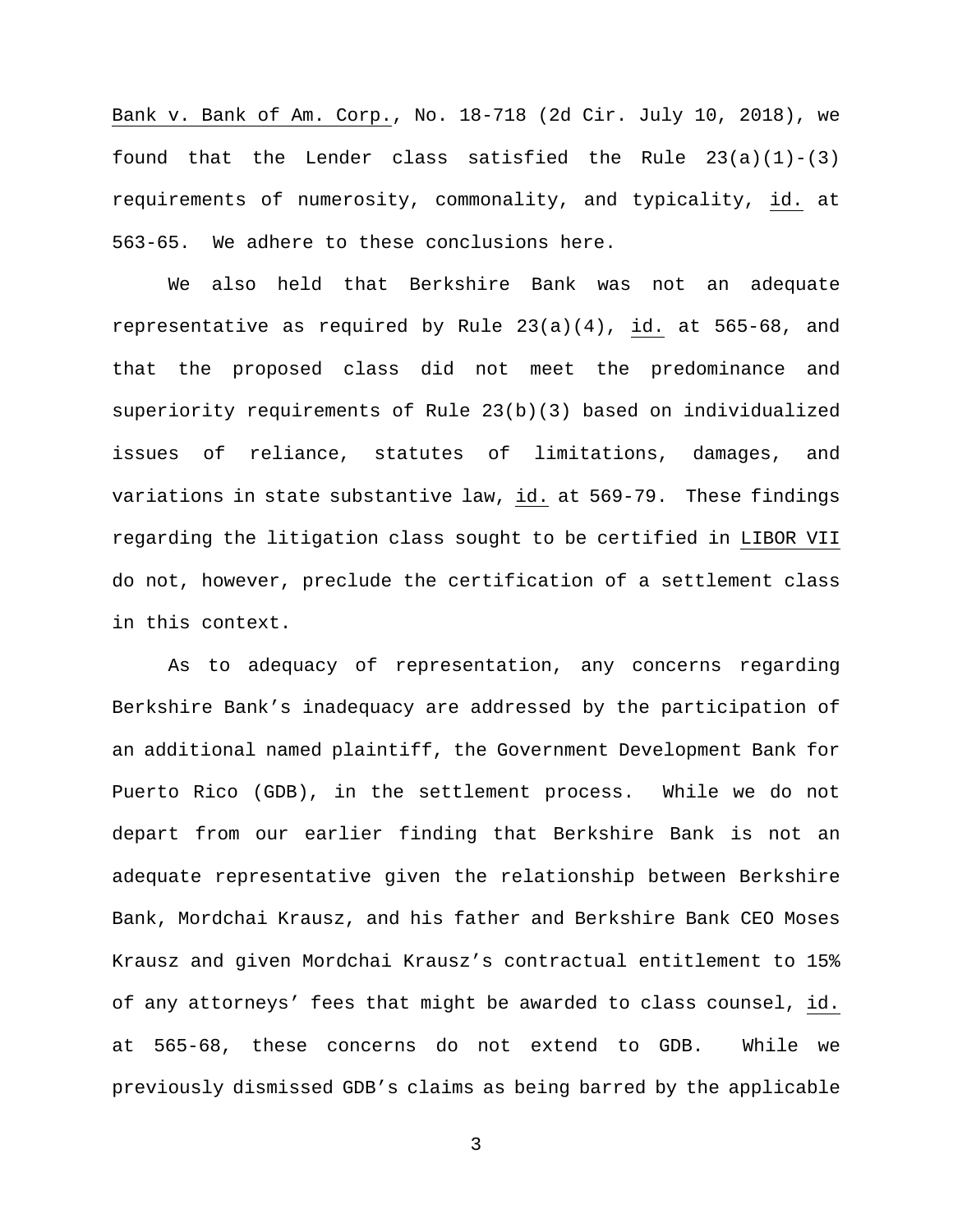statute of limitations, see LIBOR V, 2015 WL 6696407, at \*12-13 (S.D.N.Y. Nov. 3, 2015); see also July 2, 2018 Order, 2018 WL 3222518 (S.D.N.Y. July 2, 2018), ECF No. 2607, that dismissal does not render GDB an inadequate representative. Cf. LIBOR VII, 299 F. Supp. 3d at 589 (reasoning that a defense applicable to many class members does not render a named plaintiff's claim atypical). We conclude, based only on GDB's participation in the settlement process, that the adequacy of representation requirement of Rule  $23(a)(4)$  is met.<sup>[1](#page-3-0)</sup>

As to predominance and superiority, we find that the context of settlement is sufficient to tip the predominance balance. "Confronted with a request for settlement-only class certification, a district court need not inquire whether the case, if tried, would present intractable management problems" precluding findings of predominance under Rule 23(b)(3). Amchem Prods., Inc. v. Windsor, 521 U.S. 591, 620 (1997). "Those manageability concerns do not stand in the way of certifying a settlement class." In re AIG, 689 F.3d at 242. Accordingly, individual issues of reliance and variations in state law weigh less heavily against predominance, see, e.g., id. at 241 ("[W]ith a settlement class, the manageability concerns posed by numerous

<span id="page-3-0"></span> $1$  Accordingly, Lender plaintiffs should clarify the language in question 4 of the long form notice to reflect that while Berkshire Bank and GDB represented the class in negotiating the settlements, the Court found -- and continues to find -- that Berkshire Bank is not an adequate class representative.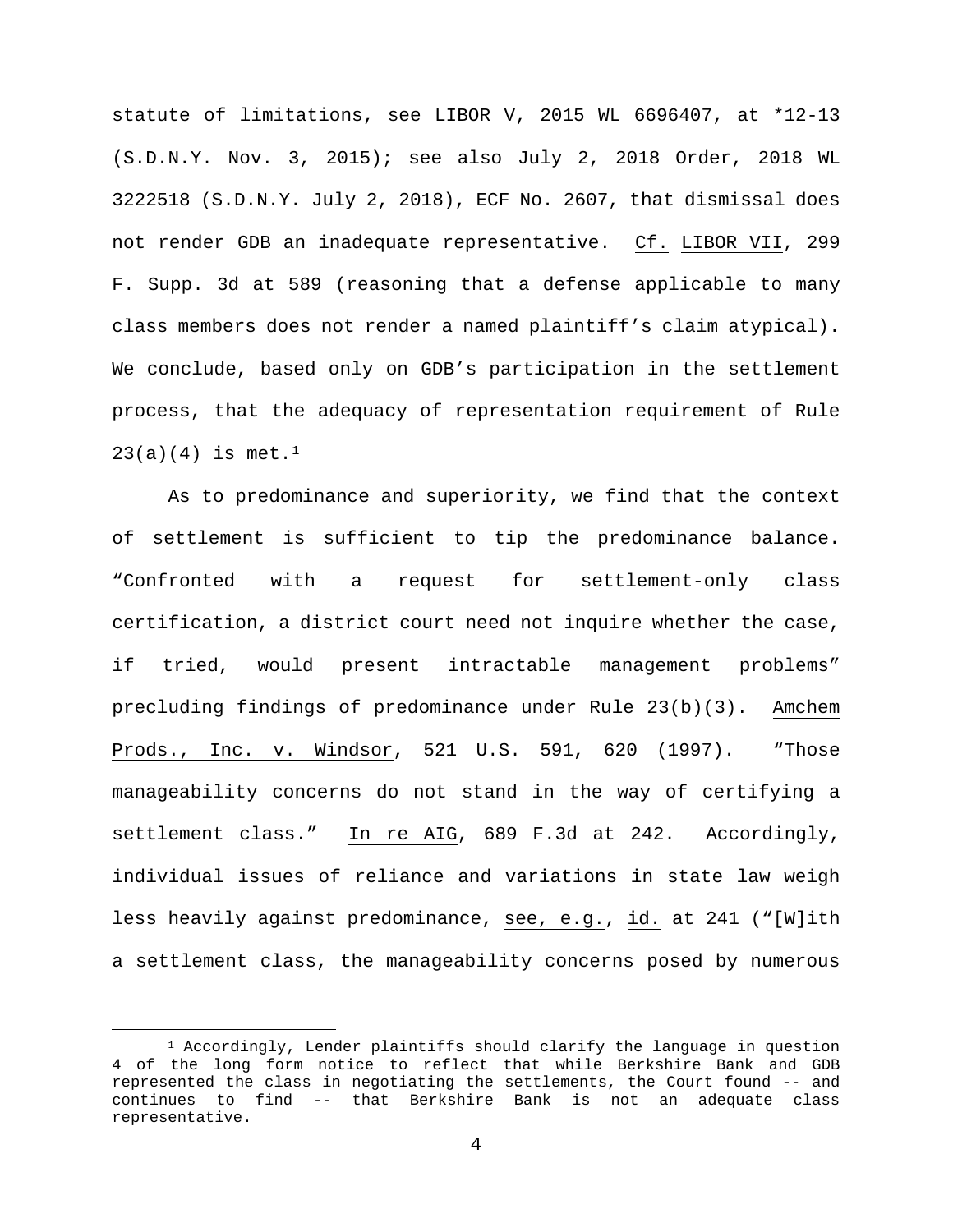individual questions of reliance disappear."); LIBOR VII, 299 F. Supp. 3d at 601 n.183 (discussing the different treatment of variations in state law in the settlement and litigation contexts), and can be manageably addressed through the plan of distribution.

Accordingly, the following class will be certified as to all three settlements:[2](#page-4-0)

All lending institutions headquartered in the United States, including its fifty (50) states and United States territories, that originated loans, held loans, held interests in loans, owned loans, owned interests in loans, purchased loans, purchased interests in loans, sold loans, or sold interests in loans with interest rates based upon U.S. Dollar LIBOR between August 1, 2007 and May 31, 2010 (the "Class Period").[3](#page-4-1)

# **2. Settlement Fairness**

"In considering preliminary approval, courts make a preliminary evaluation of the fairness of the settlement, prior to

<span id="page-4-0"></span> <sup>2</sup> Lender plaintiffs and the settling defendants have agreed that this class certification "is only for purposes of effectuating a settlement and for no other purpose." Each defendant "retains all of its objections, arguments, and defenses with respect to class certification, and reserves all rights to contest class certification, if the settlement set forth in this Agreement does not receive the Court's final approval, if the Court's approval is reversed or vacated on appeal, if this Agreement is terminated as provided herein, or if the settlement set forth in this Agreement otherwise fails to become effective for any reason." Barclays Settlement Agreement ¶ 3(c), ECF No. 2506-3; Citi Settlement Agreement ¶ 3(c), ECF No. 2506-4; HSBC Settlement Agreement ¶ 3(c), ECF No. 2506-5. The parties have also agreed that their respective settlement agreements and other settlement-related statements may not be cited regarding the certification of litigation classes. Id.

<span id="page-4-1"></span><sup>&</sup>lt;sup>3</sup> The specific wording of the settlement agreements differ slightly, but the settlement class excludes the following defendants and other parties released by the settlements, coconspirators, entities "in which any Defendant, Released Party, or co-conspirator has a controlling interest; and any affiliate, legal representative, heir, successor, or assign of any Defendant, Released<br>Party, or co-conspirator and any person acting on their behalf." "[A]ny Party, or co-conspirator and any person acting on their behalf." judicial officers presiding over the Lender Action and the members of his/her<br>immediate families and judicial staff" are also excluded. See Barclays immediate families and judicial staff" are also excluded. Settlement Agreement ¶ 3(b); Citi Settlement Agreement ¶ 3(b); HSBC Settlement Agreement ¶ 3(b).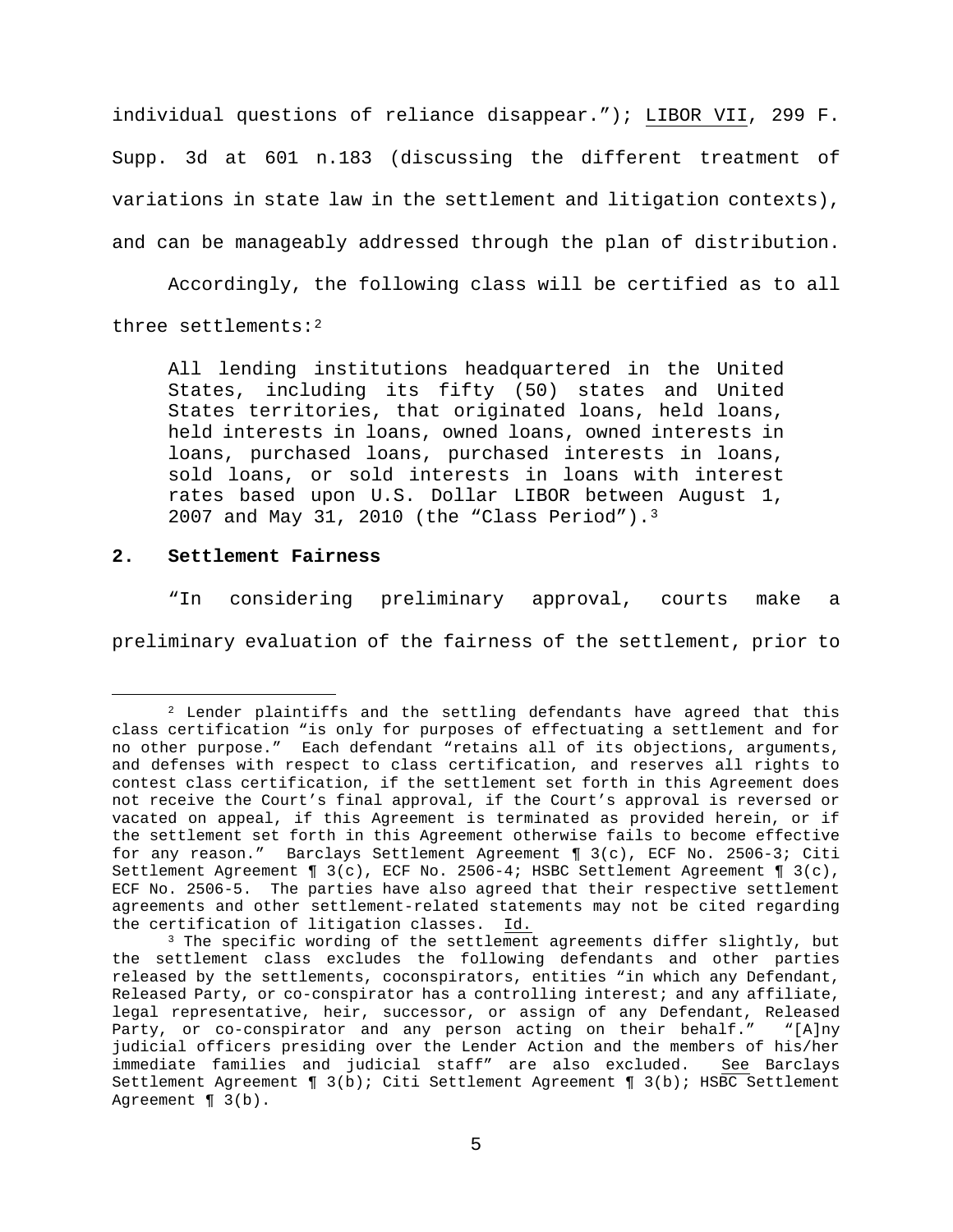notice. Where the proposed settlement appears to be the product of serious, informed, non–collusive negotiations, has no obvious deficiencies, does not improperly grant preferential treatment to class representatives or segments of the class and falls within the range of possible approval, preliminary approval is granted." In re Nasdaq, 176 F.R.D. at 102.

We find this standard met here. This particular action, first filed in 2012, has been vigorously litigated over the last six years. Accordingly, we have no reason to doubt that both sides have been well-informed regarding the strengths and weaknesses of the case, and particularly so given the volume of our opinions addressing the substantive issues at hand. While the Court would have appreciated a more detailed description of the process by which the settlements were negotiated, see Lieberman Decl. ¶¶ 35- 44, we nonetheless conclude that there is no suggestion thus far that the negotiation process was anything other than serious and non-collusive. Further, the settlements entitle all members of the class to participate on a pro rata basis and bear no obvious deficiencies. Therefore, we conclude that the settlements bear sufficient indicia of legitimacy such that preliminary approval is warranted.

### **III. CONCLUSION**

Lender plaintiffs' settlements with Barclays, Citi, and HSBC are preliminarily approved, and a class is certified for purposes